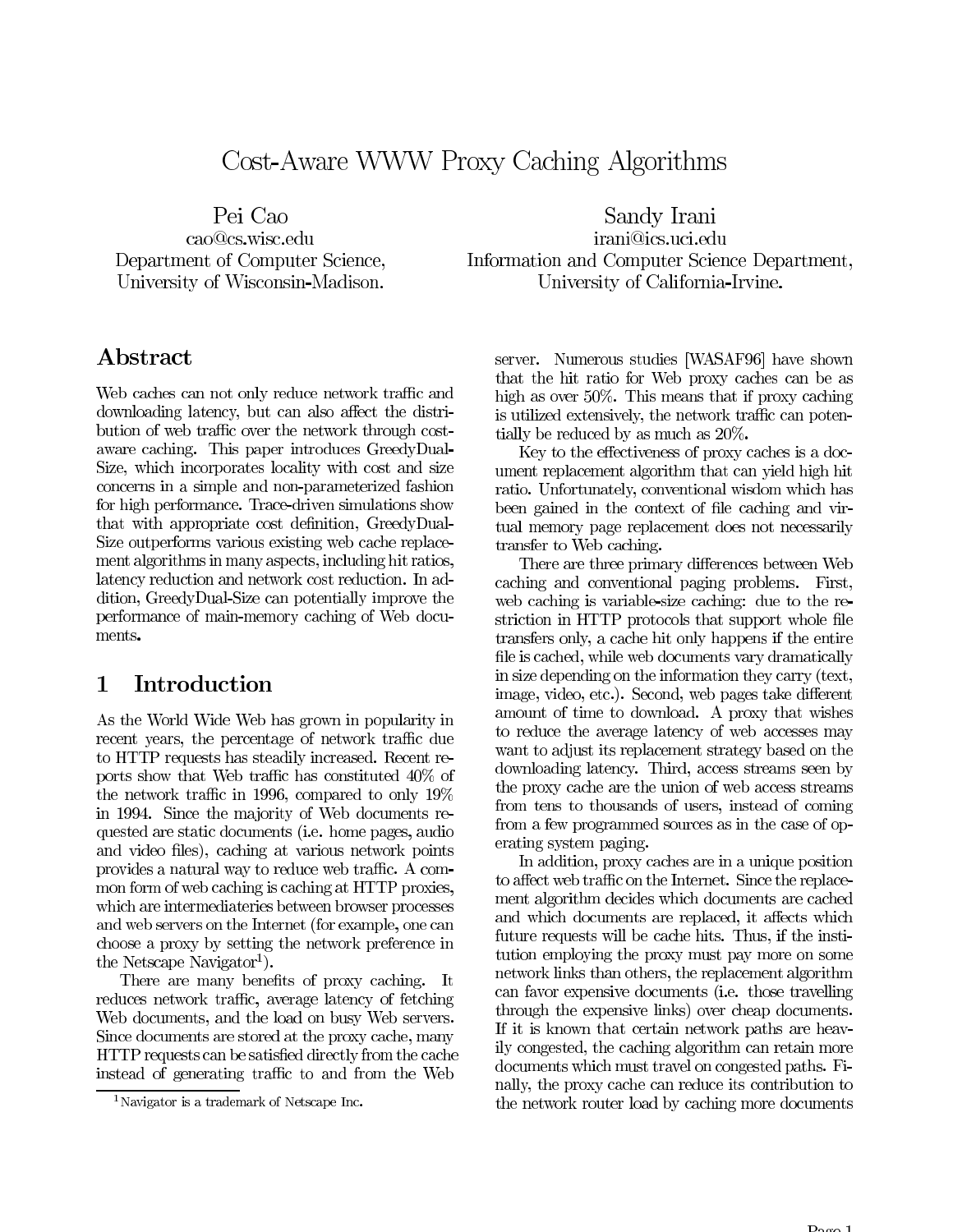that travel many hops than those that travel few hops. Web cache replacement algorithms can incorporate these considerations by associating an appropriate *network cost* with every document, and minimizing the total cost incurred over a particular access stream.

Today, most proxy systems use some form of Least-Recently-Used replacement algorithm. Though some proxy systems also consider the time-to-live fields of the documents and replace expired documents first, studies have found that time-to-live fields rarely correspond exactly to the actual life time of the document and it is better to keep expired-but-recentlyused documents in cache and validate them by querying the server [LC97]. The advantage of LRU is its simplicity; the disadvantage is that it does not take into account file sizes and might not give the best hit ratio.

Many Web caching algorithms have been proposed to address the size and latency concerns. We are aware of at least eleven algorithms, from the simple to the very elaborate, proposed and evaluated in separate papers, some of which give conflicting conclusions. This naturally leads to a state of confusion over which algorithm should be used. In addition, none of the existing algorithms address the network cost concerns.

In this paper, we introduce a new algorithm, called GreedyDual-Size, which combines locality, size and latency/cost concerns effectively to achieve the best overall performance. GreedyDual-Size is a variation on a simple and elegant algorithm called GreedyDual (designed by Neal Young [You91b]), which handles uniform-size variable-cost cache replacement. Using trace-driven simulation, we show that GreedyDual-Size with appropriate cost definitions out-performs the various "champion" web caching algorithms in existing studies on a number of performance issues, including hit ratios, latency reduction, and network cost reduction. Thus, GreedyDual-Size is a good choice for today's web proxy caches.

### $\overline{2}$ **Existing Results**

The *size* and *cost* concerns make web caching a much more complicated problem than traditional caching. Below we first summarize the existing theoretical results, then take a look at a variety of web caching algorithms proposed so far.

### **Existing Theoretical Results**  $2.1$

There are a number of results on the optimal offline replacement algorithms and online competitive algorithms on simplified versions of the Web caching problem.

The variable sizes in web caching make it much more complicated to determine an optimal offline replacement algorithm. If one is given a sequence of requests to uniform size blocks of memory, it is well known that the simple rule of evicting the block whose next request is farthest in the future will yield the optimal performance [Bel66]. In the variable-size case, no such offline algorithm is known. In fact, it is known that determining the optimal performance is NP-hard [Ho97], although there is an algorithm which can approximate the optimal to within a logarithmic factor [?]. The approximation factor is logarithmic in the maximum number of bytes that can fit in the cache, which we will call  $k$ .

For the cost consideration, there have been several algorithms developed for the uniform-size variablecost paging problem. GreedyDual, developed by Neal Young [You91b], is actually a range of algorithms which include a generalization of LRU and a generalization of FIFO. The name GreedyDual comes from the technique used to prove that this entire range of algorithms is optimal according to its *competitive ra*tio. The competitive ratio is essentially the maximum ratio of the algorithms cost to the optimal offline algorithm's cost over all possible request sequences. (For an introduction to *competitive analysis*, see [ST85]).

We have generalized the result in [You91b] to show that our algorithm GreedyDual-Size, which handles documents of differing sizes and differing cost (described in Section 4), also has an optimal competitive ratio. Interestingly, it is also known that LRU has an optimal competitive ratio when the page size can vary and the cost of fetching a document is the same for all documents or proportional to the size of a document [FKIP96].

### $2.2$ **Existing Document Replacement Al**gorithms

We describe nine cache replacement algorithms proposed in recent studies, which attempt to minimize various cost metrics, such as miss ratio, byte miss ratio, average latency, and total cost. Below we give a brief description of all of them. In describing the various algorithms, it is convenient to view each request for a document as being satisfied in the following way: the algorithm brings the newly requested document into the cache and then evicts documents until the capacity of the cache is no longer exceeded. Algorithms are then distinguished by how they choose which documents to evict. This view allows for the possibility that the requested document itself may be evicted upon its arrival into the cache, which means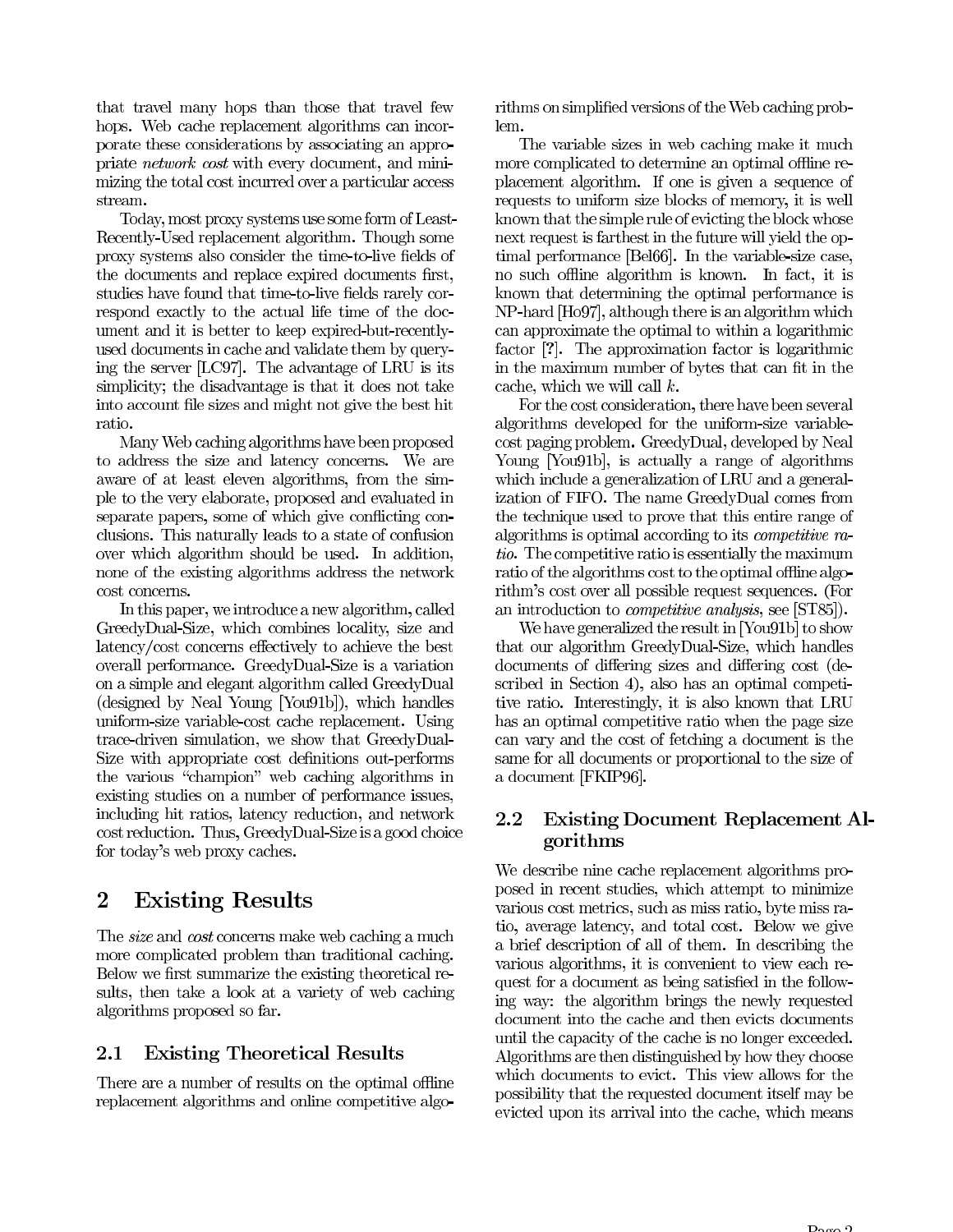it replaces no other document in the cache.

- Least-Recently-Used (LRU) evicts the document which was requested the least recently.
- $\bullet$  Least-Frequently-Used (LFU) evicts the document which is accessed least frequently.
- Size [WASAF96] evicts the largest document.
- LRU-Threshold [ASAWF95] is the same as LRU, except documents larger than a certain threshold size are never cached;
- $\bullet$  Log(Size)+LRU [ASAWF95] evicts the document who has the largest log(size) and is the least recently used document among all documents with the same log(size).
- Hyper-G [WASAF96] is a refinement of LFU with last access time and size considerations;
- Pitkow/Recker [WASAF96] removes the leastrecently-used document, except if all documents are accessed today, in which case the largest one is removed;
- Lowest-Latency-First [WA97] tries to minimize average latency by removing the document with the lowest download latency first;
- Hybrid, introduced in [WA97], is aimed at reducing the total latency. A function is computed for each document which is designed to capture the utility of retaining a given document in the cache. The document with the smallest function value is then evicted. The function for a document  $p$  located at server  $s$ depends on the following parameters:  $c_s$ , the time to connect with server  $s, b_s$  the bandwidth to server s,  $n_p$  the number of times p has been requested since it was brought into the cache, and  $z_p$ , the size (in bytes) of document p. The function is defined as:

$$
\frac{\left(c_s + \frac{W_b}{b_s}\right)(n_p)^{W_n}}{z_p}
$$

where  $W_b$  and  $W_n$  are constants. Estimates for  $c_s$  and  $b_s$  are based on the the times to fetch documents from server  $s$  in the recent past.

• Lowest Relative Value (LRV), introduced in [LRV97], includes the cost and size of a document in the calculation of a value that estimates the utility of keeping a document in the cache. The algorithm evicts the document with the lowest value. The calculation of the value is based on extensive empirical analysis of trace data. For a given  $i$ , let  $P_i$  denote the probability that a document is requested  $i + 1$  times given that it is requested i times.  $P_i$  is estimated in an online manner by taking the ratio  $D_{i+1}/D_i$ , where  $D_i$  is the total number of documents seen so far which have been requested at least *i* times in the trace.  $P_i(s)$  is the same as  $P_i$  except the value is determined by restricting the count only to pages of size  $s$ . Furthermore, let  $1-D(t)$  be the probability that a page is requested again as a function of the time (in seconds) since its last request  $t$ ;  $D(t)$  is estimated as

$$
D(t) = .035 \log(t+1) + .45 \left(1 - e^{\frac{-t}{2e6}}\right)
$$

Then for a particular document  $d$  of size  $s$  and cost c, if the last request to d is the i'th request to it, and the last request was made t seconds ago,  $d$ 's value in LRV is calculated as:

$$
V(i,t,s) = \begin{cases} P_1(s)(1 - D(t)) * c/s & \text{if } i = 1\\ P_i(1 - D(t)) * c/s & \text{otherwise} \end{cases}
$$

Among all documents, LRV evict the one with the lowest value. Thus, LRV takes into account locality, cost and size of a document.

Existing studies narrowed down the choice for proxy replacement algorithms to LRU, SIZE, Hybrid and LRV. Results in [WASAF96, ASAWF95] show that SIZE performs better than LFU, LRU-threshold, Log(size)+LRU, Hyper-G and Pitkow/Recker. Results in [WASAF96] also show that SIZE outperforms LRU in most situations. However, a different study [LRV97] shows that LRU outperforms SIZE in terms of byte hit rate. Comparing LFU and LRU, our experiments show that though LFU can outperform LRU slightly when the cache size is very small, in most cases LFU performs worse than LRU. In terms of minimizing latency, [WA97] show that Hybrid performs better than Lowest-Latency-First. Finally, [LRV97] shows that LRV outperforms both LRU and SIZE in terms of hit ratio and byte hit ratio. One disadvantage of both Hybrid and LRV is their heavy parameterization, which leaves one uncertain about their performance across access streams.

However, the studies offer no conclusion on which algorithm a proxy should use. Essentially, the problem is finding an algorithm that can combine the observed access pattern with the cost and size considerations.

### 2.2.1 Implementation Concerns

The above "champion" algorithms vary in time and space complexity. In the cases when there are a large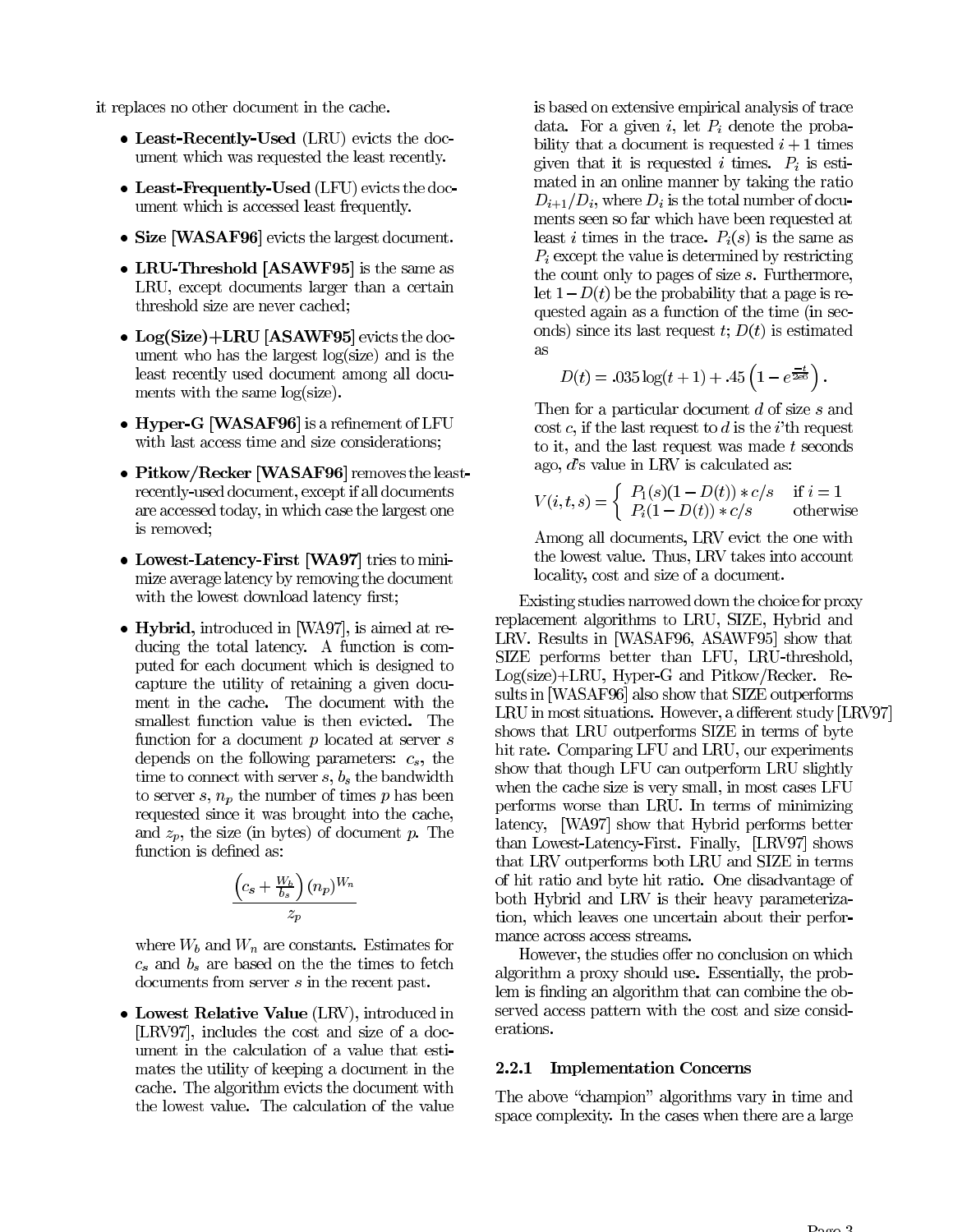number of documents in the cache, this can have a dramatic effect on the time required to determine which document to evict.

- LRU can be implement easily with  $O(1)$  overhead per cached file and  $O(1)$  time per access;
- Size can be implemented by maintaining a priority queue on the documents in memory based on their size. Since the size of a document does not change, handling a hit requires  $O(1)$  time and handling an eviction requires  $O(\log k)$  time, where  $k$  is the number of cached documents.
- $\bullet$  Hybrid is also implemented using a priority queue, thus requiring  $O(\log k)$  time to find a replacement. Furthermore, it requires an array keeping track of the average latency and bandwidth for every Web server. It is used in estimating the downloading latency of a web page. This requires extra storage. In addition, since the estimate is updated every time a connection to the server is made, a faithful implementation requires updating many pages' latency estimation. We found this prohibitively timeconsuming, and we omit the step in the implementation.
- LRV requires  $O(1)$  storage per cached file plus some bookkeeping information. If the Cost in LRV is proportional to  $Size$ , the authors of the algorithm suggests an efficient method that can find the replacement in  $O(1)$  time, though the constants can be large. If  $Cost$  is arbitrary, then  $O(k)$  time is needed to find a replacement. We also found that the cost of calculating  $D(t)$  are very high, since it uses  $log$  and  $exp$ .

Another concern about both Hybrid and LRV is that they employ constants which might have to be tuned to the patterns in the request stream. For Hybrid, we use the values which were used in [WA97] in our simulations. We did not experiment with tuning those constants to improve the performance of Hybrid.

Though LRV can incorporate arbitrary network costs associated with documents, the  $O(k)$  computational complexity of finding a replacement can be prohibitively expensive. The problem is that  $D(t)$ has to be recalculated for every document every time some document has to be replaced. The overhead makes LRV impractical for proxy caches that wish to take network costs into consideration.

### **Web Proxy Traces** 3

As the conclusions from a trace-driven study inevitably depend on the traces, we tried to gather as many traces as possible. We were successful in obtaining the following traces of HTTP requests going through Web proxies:

- Digital Equipment Cooperation Web Proxy server traces [DEC96](Aug-Sep 1996), servicing about  $17,000$  workstations, for a period of  $25$  days, containing a total of about 24,000,000 accesses;
- University of Virginia proxy server and client traces [WASAF96] (Feb-Oct 1995), containing four sets of traces, each servicing from 25 to 61 workstations, containing from  $13,127$  to  $227,210$ accesses;
- Boston University client traces  $[CBC95]$ (Nov 1994 - May 1995), containing two sets of traces, one servicing  $5$  workstations  $(17,008)$  accesses), the other 32 workstations (118,105 accesses);

We are in the process of obtaining more traces from other sources.

We present the results of fourteen traces. They include all of Virginia Tech and Boston University traces, and eight subsets of the DEC traces. The subsets are Web accesses made by users 0-512, and users 1024-2048, in each week, for the three and half weeks period from Aug. 29 to Sep. 22, 1996. The use of the subsets is partly due to our current simulator's limitation (it cannot simulate more than two million requests at a time), and partly due to our observation that a *caching* proxy server built out of a high-end workstation can only service about 512 users at a time.

We perform some necessary pre-processing over the traces. For the DEC traces, we simulated only those requests whose replies are cacheable as specified in HTTP 1.1 [HT97] (i.e. GET or HEAD requests with status 200, 203, 206, 300, or 301, and not a "cgi\_bin" request). In addition, we do not include those requests that are queries (i.e. "?" appears in the URL), though such requests are a small fraction of total cacheable requests (around  $3\%$  to  $5\%$ ). For Virginia Tech traces, we simulated only the "GET" requests with reply status 200 and a known reply size. Thus, our numbers differ from what are reported in [WASAF96]. The Virginia Tech traces unfortunately do not come with latency information. For Boston University traces, we simulated only those requests that are not serviced out of browser caches.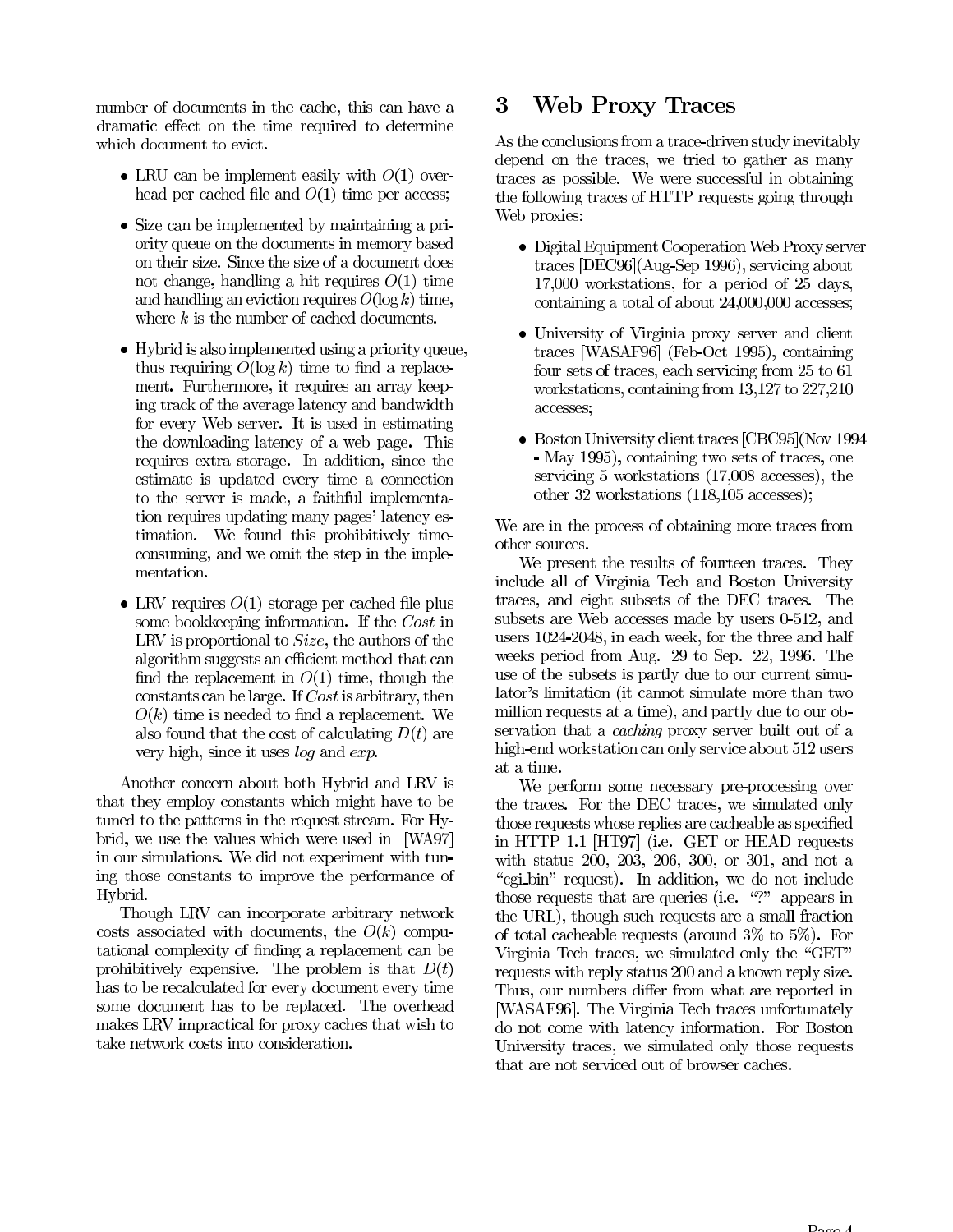

Figure 1: Percentage of references to documents whose last accesses are  $t$  minutes ago, for  $t$  from 5 to over 1000. In other words, the graph plots the probability of re-access as a function of the time since last access to the same document. Note that both the x-axis and the y-axis are in log scale.

### **Locality in Web Accesses 3.1**

In the search for an effective replacement algorithm, we analyzed the traces to understand the access patterns of Web requests seen by the proxies. The striking property we found is that all traces exhibit excellent long-term locality.

Figure 1 shows the percentage of references to a document whose last reference is  $t$  minutes ago, for  $t$  from 5 to 1000, in the DEC traces for the period from Sep. 12 to Sep. 18. In other words, the figure shows the probability of a document being accessed again as a function of the time since the last access to this document. The graphs for other traces are similar to the one shown here. Clearly, the probability of reference drops significantly as the time since last reference increases (note that in the figure, the y-axis is in log scale.) A different study [LRV97] reaches similar conclusions on a different set of traces. Indeed, it is this observation that promoted the design of the function  $D(t)$  in LRV.

There are two reasons for the good locality in Web accesses seen by the proxy. One is that each user's accesses tend to exhibit locality  $-$  figure 2 shows the probability that a document is accessed by a user  $t$  minutes after the last access by the same

Figure 2: Percentage of references (i.e., probability of re-access) as a function of the time since last access to the same document by the same user. The time is in minutes. Both the x-axis and the y-axis are in log scale.



Figure 3: Points from Figure 1 (the dots) and points from Figure 2 (the crosses) plotted on the same graph.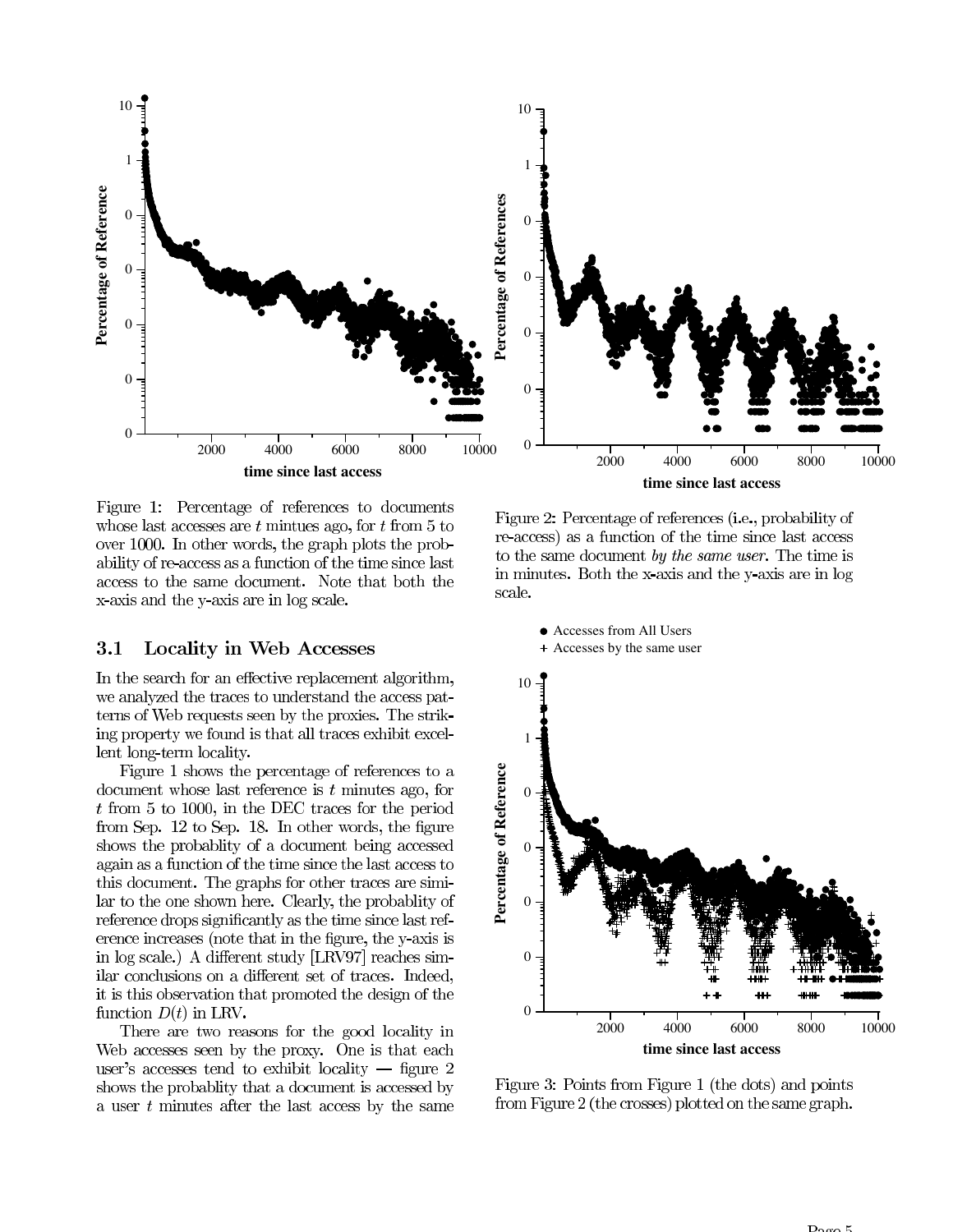user, for DEC traces in the period from Sep. 12 to Sep. 18 (again, the figures for other traces are similar). Clearly, each user tends to reaccess recently-read documents, and reaccess documents that are read on a daily basis (note the spikes around 24 hours, 48) hours, etc. in the figure). Though one might expect that browsers caches absorb the locality among the same user's accesses seen by the proxy, the results seems to indicate that this is not necessarily the case, and users are using proxy caches as an extension to the browser cache. [LRV97] observes the same phenomemon.

The other reason is that users' interests overlap in  $time$  — comparing figures 2 and 1, we can see that for the same  $t$ , the percentage in figure 1 is higher than that in figure 2. This indicates that part of the locality observed by the proxy comes from the fact that the proxy sees a merged stream of accesses from many independent users, who share a certain amount of common interests. Thus, we believe the locality observed is not particular to the traces described here, but rather a common characteristic of accesses seen by proxies with a large enough user community.

In the absence of cost and size concerns, LRU is the optimal online algorithm for reference streams exhibiting good locality [CD73] (strictly speaking, those conforming to the LRU-stack model). However, in the Web context, replacing a more recently used but large file can yield a higher hit ratio than replacing a less recently used but small file. Similarly, replacing a more recently used but in expensive file may yield a lower total cost than replacing a less recently used but expensive file. Thus, we need an algorithm that combines locality, size and cost considerations in a simple, no parameter, online way that maximize the overall performance.

### $\overline{4}$ GreedyDual-Size Algorithm

The original GreedyDual algorithm is proposed by Young [You91b]. It is concerned with the case when pages in a cache have the same size, but incur different costs to fetch from a secondary storage. The algorithm associates a value,  $H$ , with each cached page p. Initially, when a page is brought into cache,  $H$  is set to be the cost of bringing the page into the cache (the cost is always non-negative). When a replacement needs to be made, the page with the lowest  $H$ value,  $min_H$ , is replaced, and then all pages reduce their  $H$  values by  $min<sub>H</sub>$ . If a page is accessed, its H value is restored to the cost of bringing it into the cache. Thus, the  $H$  values of recently accessed pages retain a larger portion of the original cost than those

| Algorithm GREEDYDUAL:                           |  |  |  |  |  |  |  |
|-------------------------------------------------|--|--|--|--|--|--|--|
| Tnitialize $L \leftarrow 0$ .                   |  |  |  |  |  |  |  |
| Process each request document in turn:          |  |  |  |  |  |  |  |
| The current request is for document $p$ :       |  |  |  |  |  |  |  |
| (1) if $p$ is already in memory,                |  |  |  |  |  |  |  |
| $H(p) \leftarrow L + c(p)/s(p)$ .<br>(2)        |  |  |  |  |  |  |  |
| (3) if $p$ is not in memory,                    |  |  |  |  |  |  |  |
| (4)<br>while there is not enough room           |  |  |  |  |  |  |  |
| in memory for $p$ ,                             |  |  |  |  |  |  |  |
| Let $L \leftarrow \min_{q \in M} H(q)$ .<br>(5) |  |  |  |  |  |  |  |
| (6)<br>Evict q such that $H(q) = L$ .           |  |  |  |  |  |  |  |
| (7)<br>Bring $p$ into memory and set            |  |  |  |  |  |  |  |
| $H(p) \leftarrow L + c(p)/s(p)$                 |  |  |  |  |  |  |  |
| end                                             |  |  |  |  |  |  |  |

Figure 4: GreedyDual Algorithm.

of pages that have not been accessed for a long time. By reducing the  $H$  values as time goes on and restoring them upon access, the algorithm integrates the locality and cost concerns in a seamless fashion.

To incorporate the difference sizes of the document, we extends the GreedyDual algorithm by setting H to  $cost/size$  upon accesses to a document, where  $cost$  is the cost of bringing the document, and size is the size of the document in bytes. We called the extended version the GreedyDual-Size algorithm. The definition of *cost* depends on the goal of the replacement algorithm:  $cost$  is set to 1 if the goal is to maximize hit ratio, it is set to the downloading latency if the goal is to minimize average latency, and it is set to the network cost if the goal is to minimize the total cost.

At the first glance, GreedyDual-Size would require  $k$  subtractions when a replacement is made, where  $k$ is the number of documents in cache. However, a different way of recording  $H$  removes these subtractions. The idea is to keep an "inflation" value L, and let all future setting of  $H$  be offset by  $L$ . Figure 4 shows an efficient implementation of the algorithm.

Using this technique, GreedyDual-Size can be implemented by maintaining a priority queue on the documents, based on their  $H$  value. Handling a hit requires  $O(\log k)$  time and handling an eviction requires  $O(\log k)$  time, since in both cases the queue needs update. More efficient implementations can be designed that makes the common case of handling a hit requiring only  $O(1)$  time.

### **Online-Optimality of GreedyDual-Size**

It can be proven that GreedyDual-Size is online-optimal. For any sequence of accesses to documents with ar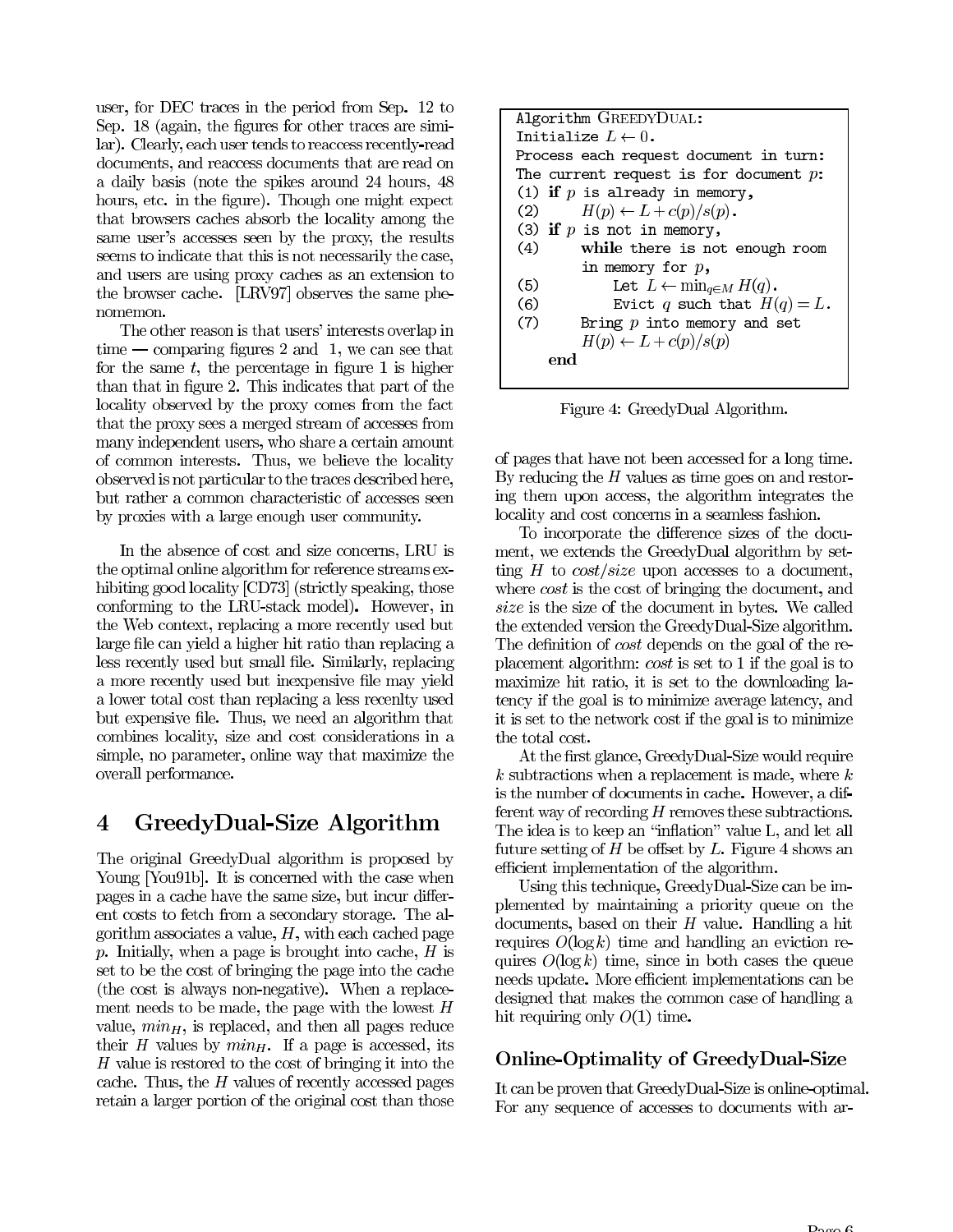bitrary sizes and arbitrary costs, the cost of cache misses under GreedyDual-Size is at most  $k$  times that under the offline optimal replacement algorithm, where  $k$  is the ratio of the cache size to the size of the smallest page. The ratio is the lowest achievable by any online replacement algorithm. Below is a proof of the online-optimality of GreedyDual-Size.

Neal Young proved in [You91b] that the version of Greedy Dual for pages of uniform size is  $k$ -competitive. We prove here that the version which handles pages of multiple size is also  $k$ -competitive. (In both cases,  $k$  is defined to be the ratio of the size of the cache to the size of the smallest page). The proof below is based on a proof that another algorithm called BAL-ANCE which also solves the multi-cost uniform-size paging problem is  $k$ -competitive.

All of the above bounds are tight, since we can always assume that all pages are as small as possible and have the same cost and invoke the lower bound of  $k$  on the competitive ratio for the uniformsize uniform-cost paging problem found in [ST85].

It should also be noted that the same bound can be proven for the version of the algorithm which uses  $c(p)$  instead of  $c(p)/s(p)$  in the description of the algorithm in Figure 4. Young has independently proven a generalization of the result below [You97]. The generalization covers the whole range of algorithms described in his original paper [You91b] instead of the particular version covered here.

**Theorem 1** Greedy Dual is  $k$ -competitive, where  $k$ is the ratio of the size of the cache to the size of the smallest page.

**Proof.** We will charge each algorithm for the pages they evict instead of the pages they bring in. The difference between the two cost measures is at most an additive constant.

Each request for a page happens in a series of steps. First the optimal algorithm serves the request. Then each of the steps of Greedy Dual is executed in a separate step. Each step of each request happens at a different point in time.

It is straightforward to show by induction on time that for every page  $q$  in the cache

$$
L \le \min_{p \in M} H(p) \le H(q) \le L + \frac{c(q)}{s(q)}.
$$

Let  $L_{final}$  be the last value of L. Let  $s_{min}$  denote the size of the smallest page. Let  $s_{cache}$  be the total size of the cache. Note that  $k = s_{cache}/s_{min}$ . We will first prove that the total weight of all pages which OPT evicts is at least  $s_{min} \cdot L_{final}$ . Then we will show that the total weight of all pages evicted by Greedy Dual is at most  $s_{cache} \cdot L_{final}$ .

Every time  $L$  increases, there is some page which Greedy Dual has in the cache which the optimal does not have in the cache. This is because  $L$  only increases when we must evict a page in order to make room for a newly requested page. Since the optimal algorithm has already satisfied the request, it has the requested page in the cache. Since the newly requested page does not fit in Greedy Dual's cache, Greedy Dual must have some page in the cache which the optimal does not have in the cache.

Consider a period of time in which Greedy Dual has  $p$  in its cache and the optimal does not. Such a period begins with the optimal evicting  $p$  from the cache and ends when either we evict  $p$  from the cache or the optimal brings  $p$  back in to the cache. We will attribute any increase in  $L$  which occurs during this period to the cost the optimal incurred in evicting  $p$  at the beginning of the period. The cost of evicting  $p$  is  $c(p)$ . The only thing we have to prove in establishing that the optimal cost is at least  $s_{min} \cdot L_{final}$  is that L increases by at most  $c(p)/s(p) \leq c(p)/s_{min}$  during the period.

Let  $L_1$  be the value of L when the period begins. We know that at this time  $H(p) \leq L_1 + c(p)/s(p)$ . Furthermore,  $H(p)$  does not change during this period. This is because  $H(p)$  only increases when p is requested.  $p$  can only be requested on the last request of the period (because the period is defined to the period of time in which Greedy Dual has  $p$  in its cache and the optimal does not). If the last request of the period is to page  $p$ , then the optimal brings  $p$ into its cache, and hence the period ends before  $H(p)$ increases. If the period ends by p's eviction,  $H(p)$ remains the same until p is evicted. Since  $H(p)$  is an upper bound for  $L, L$  can not increase to more than  $L_1 + c(p)/s(p)$  during the entire period.

Now we must establish that the total cost of all pages evicted by Greedy Dual is at most  $s_{cache} \cdot L_{final}$ . Consider an eviction that Greedy Dual performs. Let p be the page that is evicted and let  $L_1$  and  $L_2$  be the values for  $L$  when it is brought in and evicted from the cache, respectively. The value of  $H(p)$  when p is brought in to the cache is  $L_1 + c(p)/s(p)$ . p can only be evicted if L equals  $H(p)$ . Since  $H(p)$  can only increase during the time that  $p$  is in the cache, we know that  $L_2 - L_1 \geq c(p)/s(p)$ .

Draw an interval on the real line from  $L_1$  to  $L_2$ that is closed on the left end and open on the right end. Assign the interval a weight of  $s(p)$ . If we draw an interval for every such eviction, the cost of Greedy Dual is upper bounded by the sum over all intervals of their length times their weight. By definition, all intervals lie in the range from 0 to  $L_{final}$ .

The final observation is that the total weight of all the intervals which contain any single point on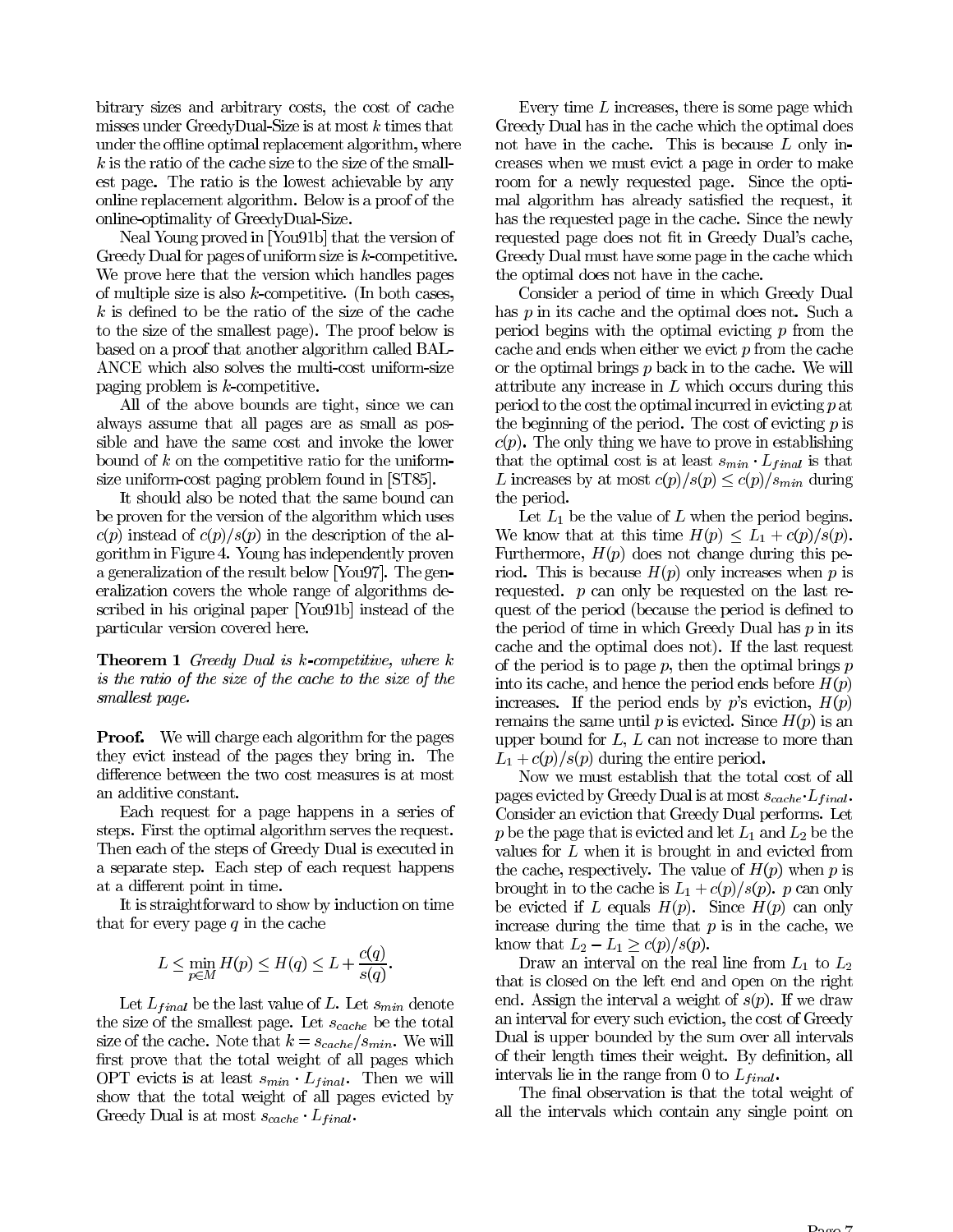the real line is at most  $s_{cache}$ . Consider a point L' on the line where an interval begins or ends. The total weight of the intervals that cover this point is the sum of the sizes of the pages which are in the cache when  $L$  reaches  $L'$ . Since the size of the cache is at most  $s_{cache}$ , the sum of the weights of the intervals which cover L' is at most  $s_{cache}$ .

 $\Box$ 

### $\overline{5}$ Performance Comparison

Using trace driven simulation, we compare the performance of GreedyDual-Size with LRU, Size, Hybrid, and LRV. Size, Hybrid, LRV are all "champion" algorithms from previously published studies [WASAF96, LRV97, WA97. In addition, for LRV, we first go through the whole trace to obtain the necessary parameters, thus giving it the advantage of perfect statistical information. In contrast, GreedyDual-Size takes into account cost, size and locality in a more natural manner and does not require tuning to a particular set of traces.

### **Performance Metrics**  $5.1$

We consider five aspects of web caching benefits: hit ratio, byte hit ratio, latency reduction, hop reduction, and weighted-hop reduction. By hit ratio, we mean the number of requests that hit in the proxy cache as a percentage of total requests. By byte hit ratio, we mean the number of bytes that hit in the proxy cache as a percentages of the total number of bytes accessed. By latency reduction, we mean the percentage of the sum of downloading latency for the pages that hit in cache over the sum of all downloading latencies. Hop reduction and weighted-hop reduction are used to measure the effectiveness of the algorithm at reducing network costs, as explained below.

To investigate the regulatory role that can be played by proxy caches, we model the network cost associated with each document as "hops". The "hops" value can be the number of network hops travelled by a document, to model the case when the proxy tries to reduce the overall load on Internet routers, or it can be the monetary cost associated with fetching the document, to model the case when the proxy has to pay for documents travelling through different network carriers.

We evaluate the algorithms in a situation where there is a skew in the distribution of "hops" values among the documents. The skewed distribution models the case when a particular part of the network is congested, or the proxy has to pay different amount of money for documents travelling through different

networks (for example, if the proxy is at an Internet Service Provider). In our particular simulation, we assign each Web server a hop value equal to 1 or 32, so that  $1/8$  of the servers have hop value 32 and  $7/8$  of the servers have hop value 1. This simulates the scenario, for example, that  $1/8$  of the web servers contacted are located in Asia, or can only be reached through an expensive or congested link.

Associated with the "hop" value are two metrics: hop reduction and weighted-hop reduction. Hop reduction is the ratio between the total number of the hops of cache hits and the total number of the hops of all accesses; weighted-hop reduction is the corresponding ratio for the total number of hops times "packet savings" on cache hits. A cache hit's packet saving is  $2 + file \text{ size}/536$ , as an estimate of the actual number of network packets required if the request is a cache miss (1 packet for the request, 1 packet for the reply, and *size*/536 for extra data packets, assuming a 536-byte TCP segment size).

For each trace, we first calculate the benefit obtained if the cache size is infinite. The values for all traces are shown in Table 1. In the table, BU-272 and BU-B19 are two sets of traces from Boston University [CBC95], VT-BL, VT-C, VT-G, VT-U are four sets of traces from Virginia Tech [WASAF96], DEC-U1:8/29-9/4 through DEC-U1:9/19-9/22 are the requests made by users 0-512 (user group 1) for each week in the three and half week period, and DEC- $U2:8/29-9/4$  through DEC-U2:9/19-9/22 are the traces for users  $1024-2048$  (user group 2). We experimented with other subsets of DEC traces and the results are quite similar to those obtained from these subsets.

Below, we divide our results into three subsections. In Section 5.2, we measure the hit rate and byte hit rate of different algorithms. In Section 5.3 we compare the latency reduction. In Section 5.4 we compare the hop reduction and weighted hop reduction. The corresponding value under the infinite cache are listed in Table 1. Since these simulations assume limited cache storage, their ratios cannot be higher than the infinite cache ratios.

The cache sizes investigated in the simulation were chosen by taking a fixed percentage of the total sizes of all distinct documents requested in the sequence. The percentages are 0.05%, 0.5%, 5%, 10% and 20%. For example, for trace DEC-U1:8/29-9/4, which includes the requests made by users 0-512 for the week of  $8/29$  to  $9/4$  and has a total data set size of  $9.21$ GB, the cache sizes experimented are 4.6MB, 46.1MB, 461MB, 921MB and 1.84GB.

Due to space limitation, we organize the traces into four groups: Boston University traces, Virginia Tech traces, DEC-U1 traces, and DEC-U2 traces, and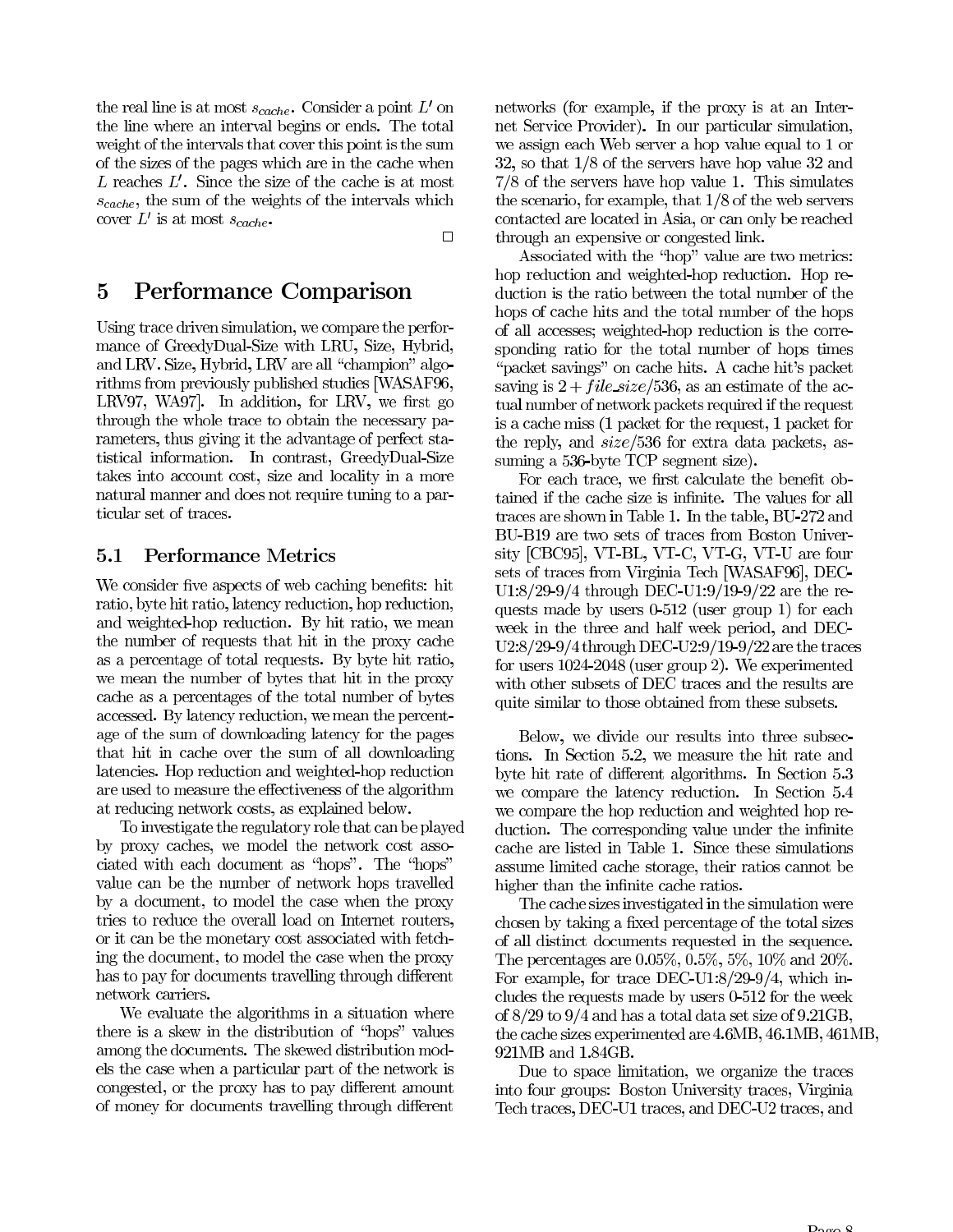| Trace                  | <b>Clients</b>  | Total    | $\text{Total}$ | Hit  | <b>Byte</b>       | Reduced           | Reduced | Reduced           |
|------------------------|-----------------|----------|----------------|------|-------------------|-------------------|---------|-------------------|
|                        |                 | Requests | GBytes         | Rate | HR                | Latency           | Hops    | WeightedHops      |
| <b>BU-272</b>          | $\overline{5}$  | 17007    | 0.39           | 0.25 | 0.15              | 0.13              | 0.16    | 0.09              |
| $\overline{BU-B19}$    | 32              | 118104   | 1.59           | 0.47 | 0.27              | 0.20              | 0.48    | 0.25              |
| $VT-BL$                | $\overline{59}$ | 53844    | 0.674          | 0.43 | 0.33              |                   | 0.35    | $\overline{0.16}$ |
| $VT-C$                 | $\overline{26}$ | 11250    | 0.159          | 0.45 | 0.38              |                   | 0.33    | 0.15              |
| $VT-G$                 | 26              | 47802    | 0.630          | 0.50 | 0.30              |                   | 0.49    | 0.31              |
| VT-U                   | 74              | 164160   | 2.30           | 0.46 | 0.33              |                   | 0.40    | 0.25              |
| DEC-U1:8/29-9/4        | 512             | 633881   | 9.21           | 0.42 | 0.35              | 0.24              | 0.34    | 0.25              |
| $DEC-U1:9/5-9/11$      | 512             | 691211   | 9.32           | 0.40 | $\overline{0.31}$ | $\overline{0.23}$ | 0.32    | 0.23              |
| DEC-U1:9/12-9/18       | 512             | 658166   | 9.23           | 0.39 | 0.31              | 0.19              | 0.39    | 0.32              |
| DEC-U1:9/19-9/22       | 512             | 280087   | 3.86           | 0.38 | 0.31              | 0.16              | 0.25    | 0.21              |
| DEC-U2:8/29-9/4        | 1024            | 455858   | 5.57           | 0.33 | 0.22              | 0.20              | 0.27    | 0.19              |
| $DEC$ - $U$ 2:9/5-9/11 | 1024            | 428719   | 5.13           | 0.30 | 0.21              | 0.18              | 0.25    | 0.16              |
| DEC-U2:9/12-9/18       | 1024            | 408503   | 4.94           | 0.29 | 0.19              | 0.15              | 0.24    | 0.17              |
| DEC-U2:9/19-9/22       | 1024            | 170397   | 2.00           | 0.26 | 0.19              | 0.15              | 0.17    | 0.11              |

Table 1: Benefits under a cache of infinite size for each trace, measured as hit ratio, byte hit ratio, latency reduction, hop reduction, and weighted-hop reduction.

present the averaged results per trace group. The results for individual traces are similar.

5.2 Hit Rate and Byte Hit Rate

First, figure 5 show the average hit ratio of the four groups of traces under LRU and GD-Size $(1)$ , a variation of the GreedyDual-Size algorithm where the cost for each document is  $1$  (since a cache hit for any document is simple one cache hit). The results clearly show that taking document sizes into account improves hit ratio.

Figures 6 and 7 show the average hit ratio and byte hit ratio of the four groups of traces under LRU, Size, LRV, GD-Size(1), and GD-Size(packets). We do not examine Hybrid here because it is designed to minimize latency.  $GD-Size(1)$  and  $GD-Size(packets)$ are two variations of the GreedyDual-Size algorithm. The former sets the cost for each document to be 1, while the latter sets the cost for each document to  $2 + size/536$  (i.e. estimated number of network packets sent and received if a miss to the document happens). Thus,  $GD-Size(1)$  seeks to minimize miss ratio, and GD-Size(packets) tries to minimize the network traffic resulting from the misses.

The results show that clearly,  $GD\text{-}Size(1)$  achieves the best hit ratio among all algorithms across traces and cache sizes. It approaches the maximal achievable hit ratio very fast, being able to achieve over  $95\%$  of the maximal hit ratio when the cache size is only 5% of the total data set size. It performs particularly well for small caches, suggesting that it would be a good replacement algorithm for main memory caching of web pages.

However, Figure 7 reveals that  $GD-Size(1)$  achieves its high hit ratio at the price of lower byte hit ratio. This is because  $GD-Size(1)$  considers the saving for each cache hit as 1, regardless of the size of document. GD-Size(packets), on the other hand, achieves the overall highest byte hit ratio and the second highest hit ratio (only moderately lower than  $GD-Size(1)$ ). GD-Size(packets) seeks to minimize (estimated) network traffic, in which both hit ratio and byte hit ratio play a role.

For the Virginia Tech traces, LRV outperforms GD-Size(packets) in terms of hit ratio and byte hit ratio. This is due to the fact that those traces have significant skews in the probability of references to different sized files, and LRV knows the distribution before-hand and includes it in the calculation. However, for all other traces where the skew is less significant, LRV performs worse than GD-Size(packets) in terms of both hit ratio and byte hit ratio, despite its heavy parameterization and foreknowledge.

LRU performs better than SIZE in terms of hit ratio when the cache size is small (less or equal than 5% of the total date set size), but performs slight worse when the cache size is large. The relative comparison of LRU and Size differs from the results in [WASAF96] but agrees with those in [LRV97].

In summary, for proxy designers that seek to maximize hit ratio,  $GD\text{-}Size(1)$  is the appropriate algorithm. If both high hit ratio and high byte hit ratio are desired, GD-Size(packets) is the appropriate al-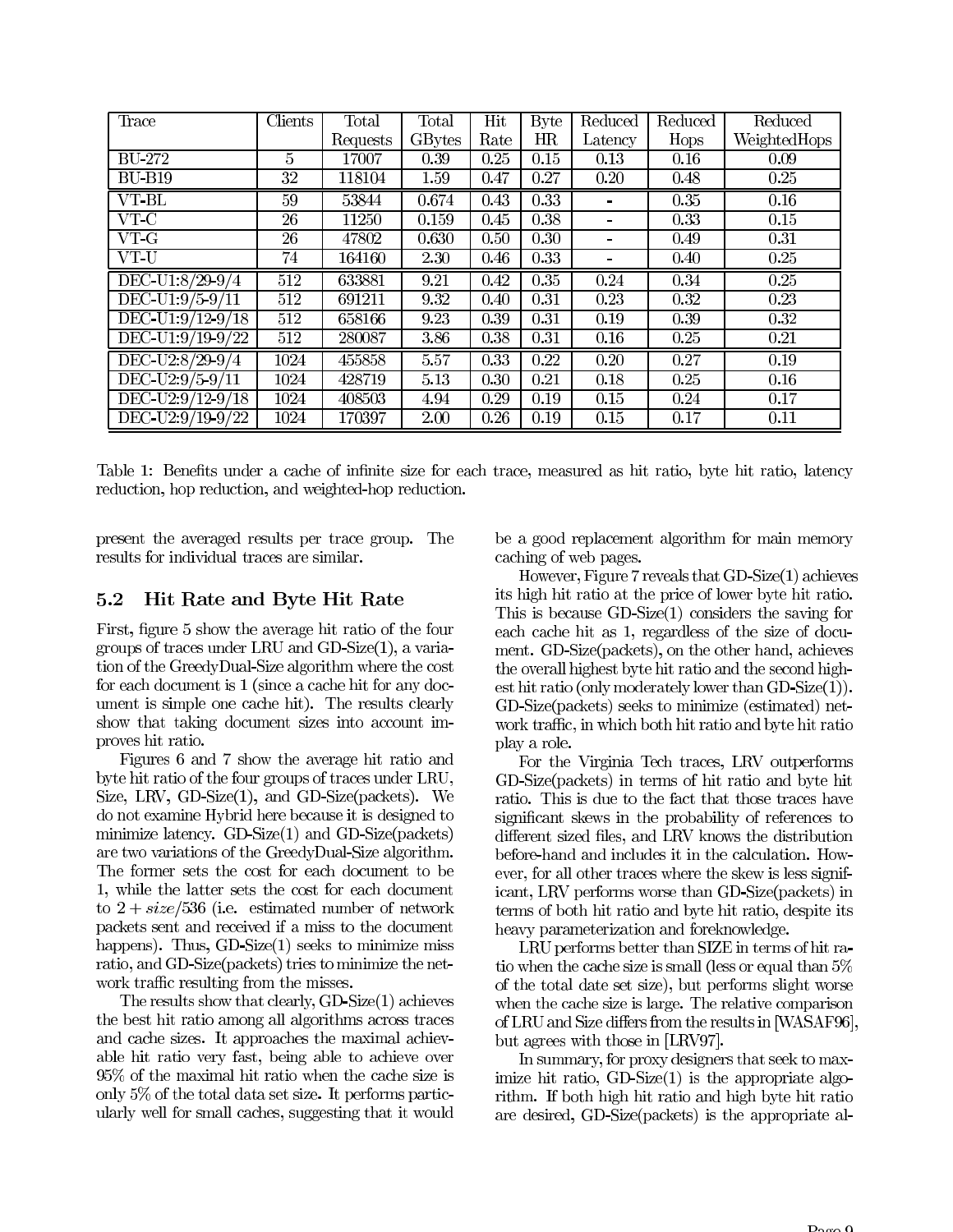

Figure 5: Comparison of LRU and GD-Size $(1)$  on hit ratio. The figure shows the hit ratios for each trace group under LRU and  $GD\text{-}Size(1)$ .



Figure 6: Hit ratio for each trace group, under LRU, Size, LRV, GD-Size(1) and GD-Size(packets).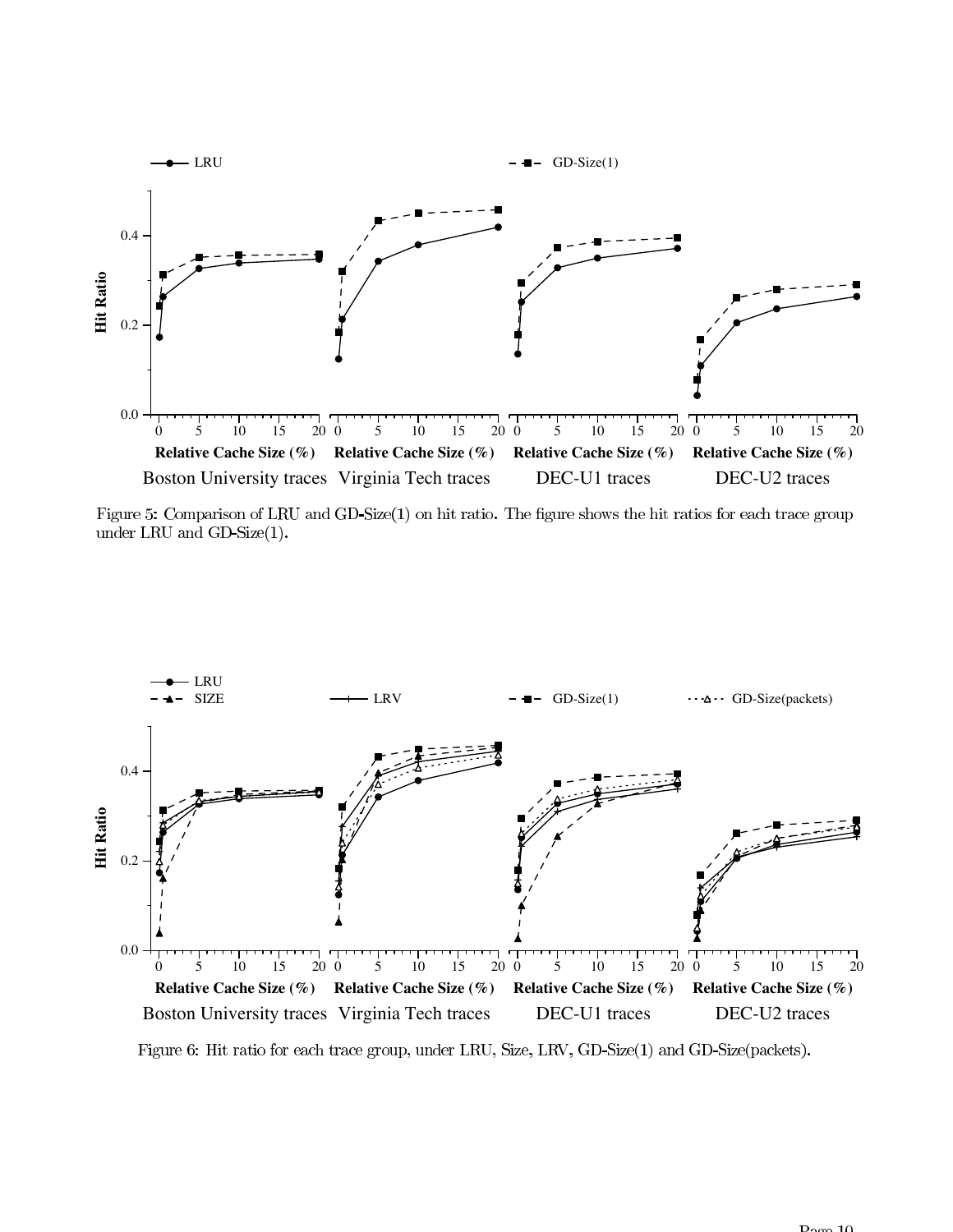

Figure 7: byte hit ratio for each trace group, under LRU, Size, LRV, GD-Size(1) and GD-Size(packets).

gorithm.

#### 5.3 Reduced Latency

Another major concern for proxies is to reduce the latency of HTTP requests through caching, as numerous studies have shown that the waiting time has become the number one concern of Web users. One study [WA97] introduced a proxy replacement algorithm called *Hybrid*, which takes into account the different latencies incurred to load different web pages, and attempts to minimize the average latency. The study [WA97] further showed that in general the algorithm has a lower average latency than LRU, LFU and SIZE.

We also designed two versions of GreedyDual-Size that take latency into account. One, called GD-Size(latency), sets the cost of a document to the latency it took to download. The other, called GD-Size(avg\_latency), sets the cost to the estimated download latency of a document, using the same method of estimating latency as in Hybrid [WA97].

Figure 8 shows the latency reductions for LRU, Hybrid. GD-Size(latency)  $GD\text{-}Size(1)$ , and GD-Size(avg\_latency). The figure unfortunately does not include Virginia Tech traces because those traces do not come with latency information for each HTTP request. Clearly, GD-Size $(1)$  performs the best, yielding the highest latency reduction. GD-Size(latency) and GD-Size(packets) finish the second, with LRU following close behind. GD-Size(avg\_latency) performs badly for small cache sizes, but performs very well for relatively large cache sizes. Finally, Hybrid

performs the worst.

Examination of the results shows that the reason for Hybrid's poor performance is its low hit ratio. In the Boston University traces, Hybrid's hit ratio is much lower than LRU's for cache sizes  $\leq 5\%$  of the total data set sizes, and only slightly higher for larger cache sizes. For all DEC traces, Hybrid's hit ratio is much lower than LRU's, under all cache sizes. The reason for Hybrid's low hit ratio is because it does not consider how recently a document has been accessed in choosing replacements.

Since [WA97] reports that Hybrid performs well, our results here seem to suggest that Hybrid's performance is perhaps trace-dependent. In our simulation of Hybrid we used the same constants in [WA97], without tuning them to our traces. Unfortunately we were not able to obtain the traces used in [WA97].

It is a surprise to us that  $GD-Size(1)$ , which does not take latency into account, performs better than GD-Size(latency) and GD-Size(avg\_latency). Detailed examination of the traces shows that the latency of loading the same document varies significantly. In fact, for each of the DEC traces, variance among latencies of the same document ranges from 5% to over  $500\%$ , with an average around 71%. Thus, a document that was considered cheap (taking less time to download) may turn out expensive at the next miss, while a document that was considered expensive may actually take less time to download. The best bet for the replacement algorithm, it seems, is to maximize hit ratio.

In summary,  $GD-Size(1)$  is the best algorithm to reduce average latency. The high variance among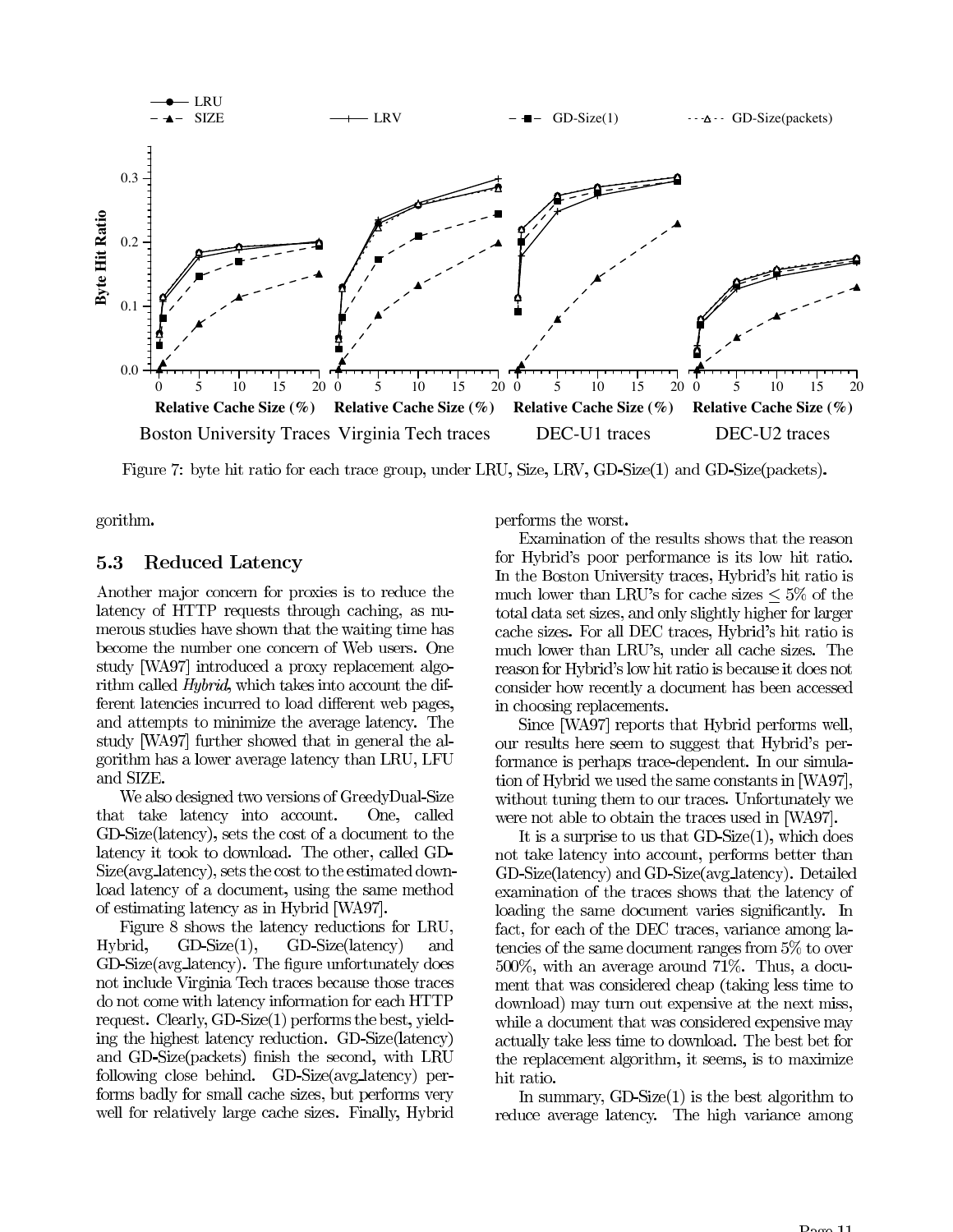

Figure 8: Latency reduction for LRU, Hybrid, GD-Size(1), GD-Size(packets), GD-Size(latency), and GD-Size(avg\_latency). The curves for GD-Size(packets) and GD-Size(latency) overlap each other at most of the points.

loading latencies for the same document reduces the effectiveness of latency-conscious algorithms.

#### $5.4$ **Network Costs**

To incorporate network cost considerations, GD-Size(hops) sets the cost of each document to the hop value associated with the Web server of the document, and GD-Size(weightedhops) sets the cost to be hops times  $2 + file\_size/536$ . Figures 9 and 10 show the hop reduction and weighted-hop reduction for LRU,  $GD\text{-}Size(1)$ ,  $GD-Size(hops),$ and GD-Size(weightedhops).

The results show that algorithms that consider network costs do perform better than algorithms that are oblivious to them. The results here are different from the latency results because the network cost associated with a document does not change during our simulation. The results also show that the specifically designed algorithms achieve their effect. For hop reduction, GD-Size(hops) performs the best, and for weighted-hop reduction, GD-Size(weightedhops) performs the best. This shows that GreedyDual-Size not only can combine cost concerns nicely with size and locality, but is also very flexible and can accommodate a variety of performance goals.

Thus, we recommend GD-Size(hops) as the replacement algorithm for the regulatory role of proxy caches. If the network cost is proportional to the number of bytes or packets, then GD-Size(weightedhops) is the appropriate algorithm.

### 5.5 Summary

Based on the above results, we have the following recommendation. If the proxy wants high hit ratio or low average latency,  $GD\text{-}Size(1)$  is the appropriate algorithm. If the proxy desires high byte hit ratio as well, then GD-Size(packets) achieves a good balance among the different goals. If the documents have associated network or monetary costs that do not change over time, or change slowly over time, then GD-Size(hops) or GD-Size(weightedhops) is the appropriate algorithm. Finally, in the case of main memory caching of web documents,  $GD\text{-}Size(1)$  should be used because of its superior performance under small cache sizes.

### Conclusion 6

This paper introduces a simple web cache replacement algorithm: GreedyDual-Size, and shows that it outperforms existing replacement algorithms in many performance aspects, including hit ratios, latency reduction, and network cost reduction. GreedyDual-Size combines locality, cost and size considerations in a unified way without using any weighting function or parameter. It is simple to implement and accommodates a variety of performance goals. Through tracedriven simulations, we identify the cost definitions for GreedyDual-Size that maximize different performance gains.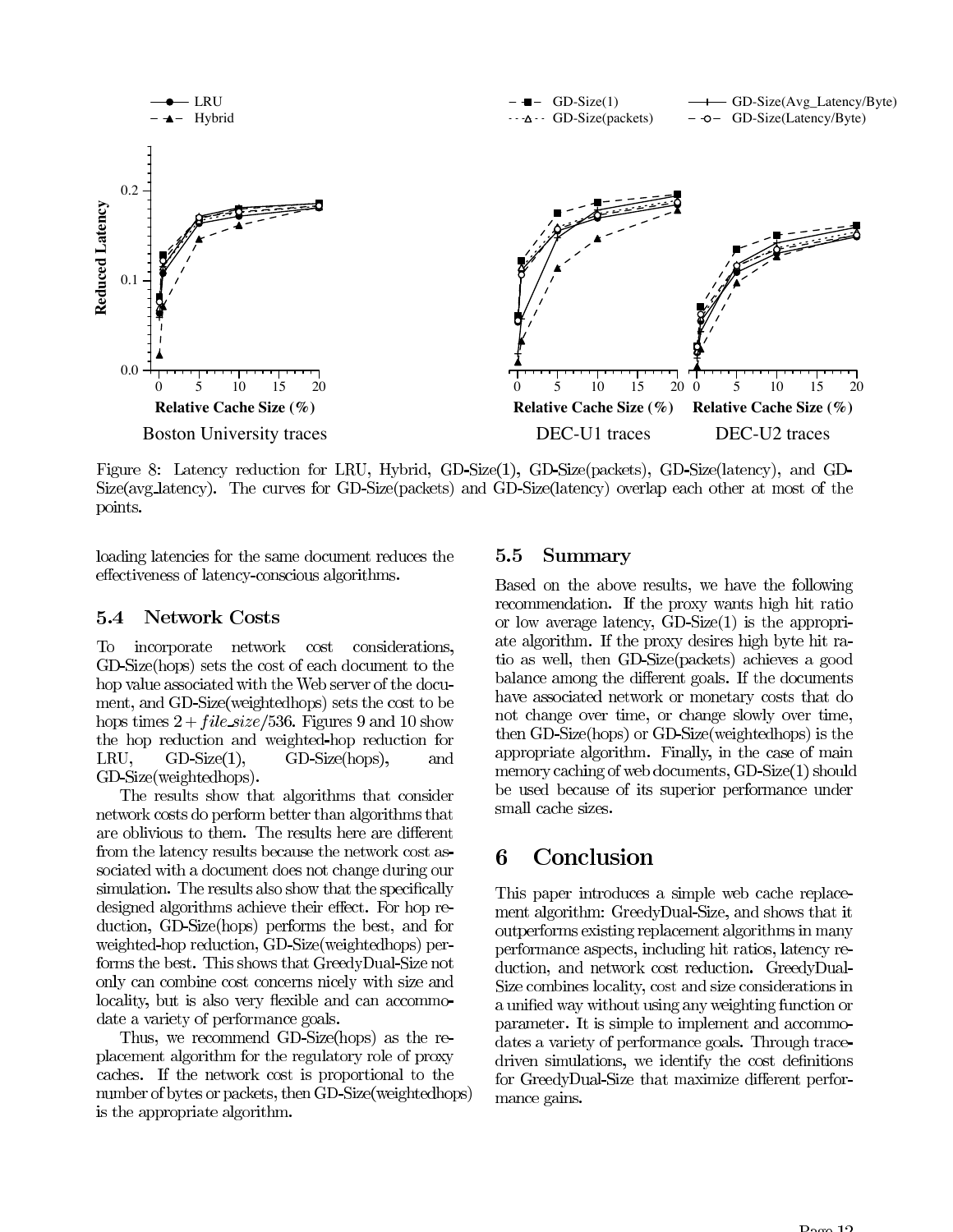

Figure 9: Hop reduction for LRU, GD-Size(1), GD-Size(hops), and GD-Size(weightedhops).



Figure 10: Reduced weighted hops for LRU, GD-Size(1), GD-Size(hops), and GD-Size(weightedhops).